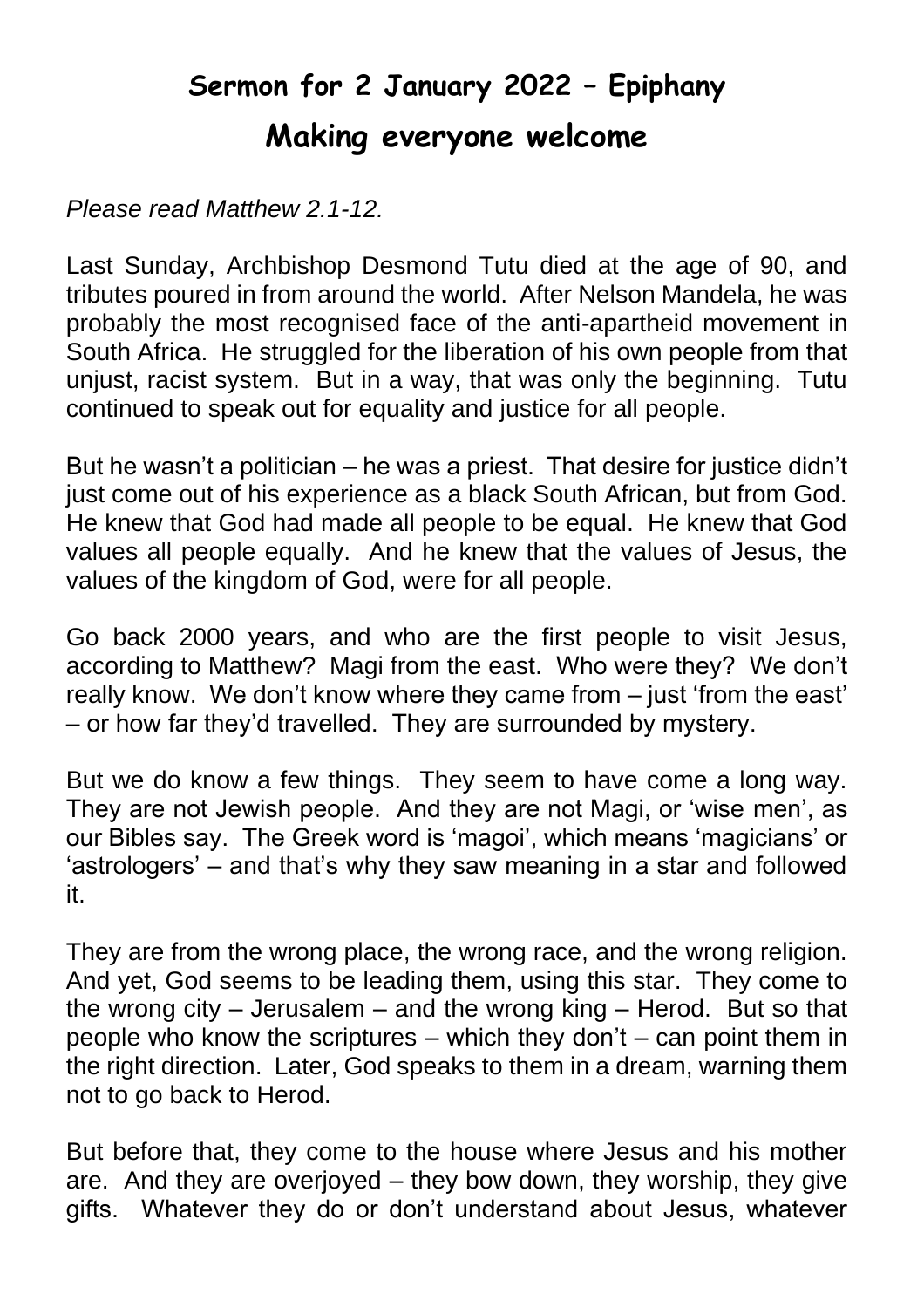place or race or religion they come from, seeing Jesus has an effect on them that it doesn't have on Herod.

So God is for all people. God speaks to all people. Jesus and his values are for all people. And sometimes we have some surprises. We might be surprised at who does respond to God – and who doesn't seem to respond.

Desmond Tutu once said, 'We may be surprised at the people we find in heaven. God has a soft spot for sinners. His standards are quite low.'

But what was all this like from Mary's angle? I wonder how she felt when these strange foreigners came into the house. I wonder how she felt when they presented those strange gifts – gold, myrrh and frankincense? What was she supposed to do with them, apart from perhaps sell them?

No doubt the gifts said her baby was special in some way. But I wonder how she felt at the time. Threatened, perhaps? I wonder what she'd love to have asked them but couldn't find the words. There she sits, in silence, either petrified or mystified.

I wonder if you're a sides person, or a church warden, or a welcomer of some sort. Perhaps you're often near the church door before a service, or perhaps you just sit down and wait to see who else will come along. I wonder if there are any people you really don't want to see in church. I wonder if there are people who'd make you feel uncomfortable if they came to church. Are there people you'd find threatening?

What if a Muslim turns up out of the blue, because the night before she had a dream about Jesus? What if a refugee turns up, because he thought this would be a good place to find friends? What if someone with mental health challenges turns up, because she saw a strange star glowing over the church a couple of nights ago? What if someone transitioning from male to female turns up, because she was brought up as a Christian and has now found deeper meaning in her faith, and really wants to worship Jesus?

It's so good that so many church doors are wide open on a Sunday. It's so good that we have friendly sides people and church wardens and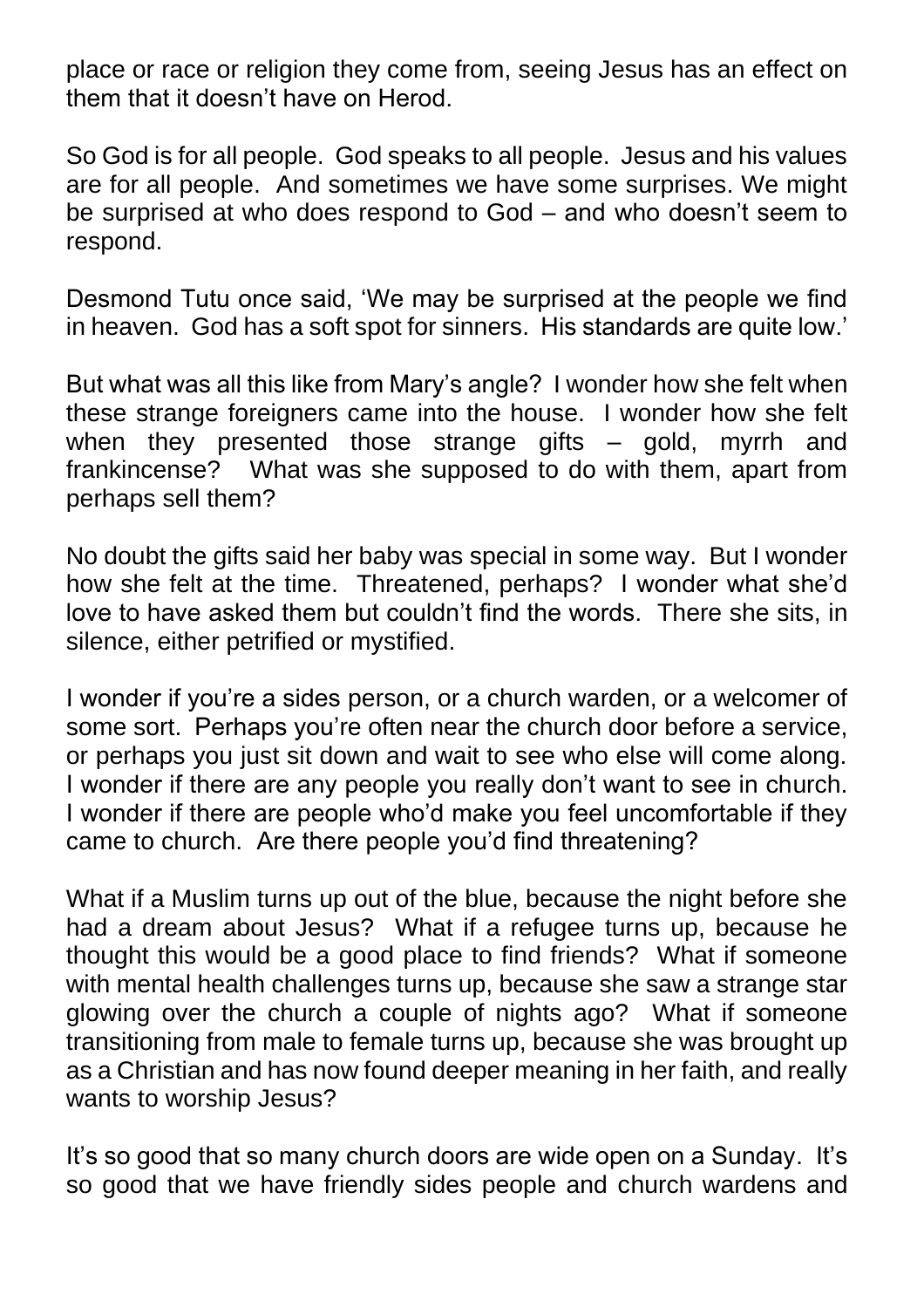other welcoming people. It's so good that so many churches are now so welcoming.

But we are not the ones to judge our own welcome. It's for those being welcomed to say how they feel. It's one thing to say 'hello' with a friendly smile and give somebody a book or a sheet. It's another thing to get to know them, to listen to their story, to discover how life is for them, and to be enriched by them.

Back in April, a Church of England Report from the Archbishop's Anti-Racism Taskforce was published – *From Lament to Action*. Just a few days earlier, an episode of Panorama investigated, *Is the Church Racist?* Perhaps you saw it. It's still available on BBC iPlayer if you didn't see it. There were some shocking cases. And just the year before, a book came out called *Ghost Ship: Institutional Racism and the Church of England*. I've been reading this over the past few weeks.

It's by a black priest, Azariah France-Williams. He shares some of his own story, interviews other people, gives us some history. It ought to be a watershed moment for the Church of England. Because it's very clear from the pages of this book that the Church of England isn't as accepting, and welcoming, and friendly, and unbiased, and equal as we'd like to think.

At the local level, we can talk about things like how we welcome people. We might remind ourselves to welcome black people as much as white people, LGBTIQ+ people as much as straight people, refugees as much as someone who's lived in our parish for years. But we only really discover if we do it well by listening to the people we've welcomed and learning from them. But that's where 'Ghost Ship' could give us a good start. I do recommend it.

The Church of England is desperate to reach out to people who don't come to church. The church is desperate to grow. And yet, we seem to manage to put lots of people off or turn them away.

And it's not just about welcome – or the initial welcome at the door. The Magi came right in and brought their gifts. And we have to welcome people by truly including them and allowing them to use their gifts. They have gifts we need, gifts we want in our churches. But above all, by using their gifts, people feel welcomed, people feel accepted, and